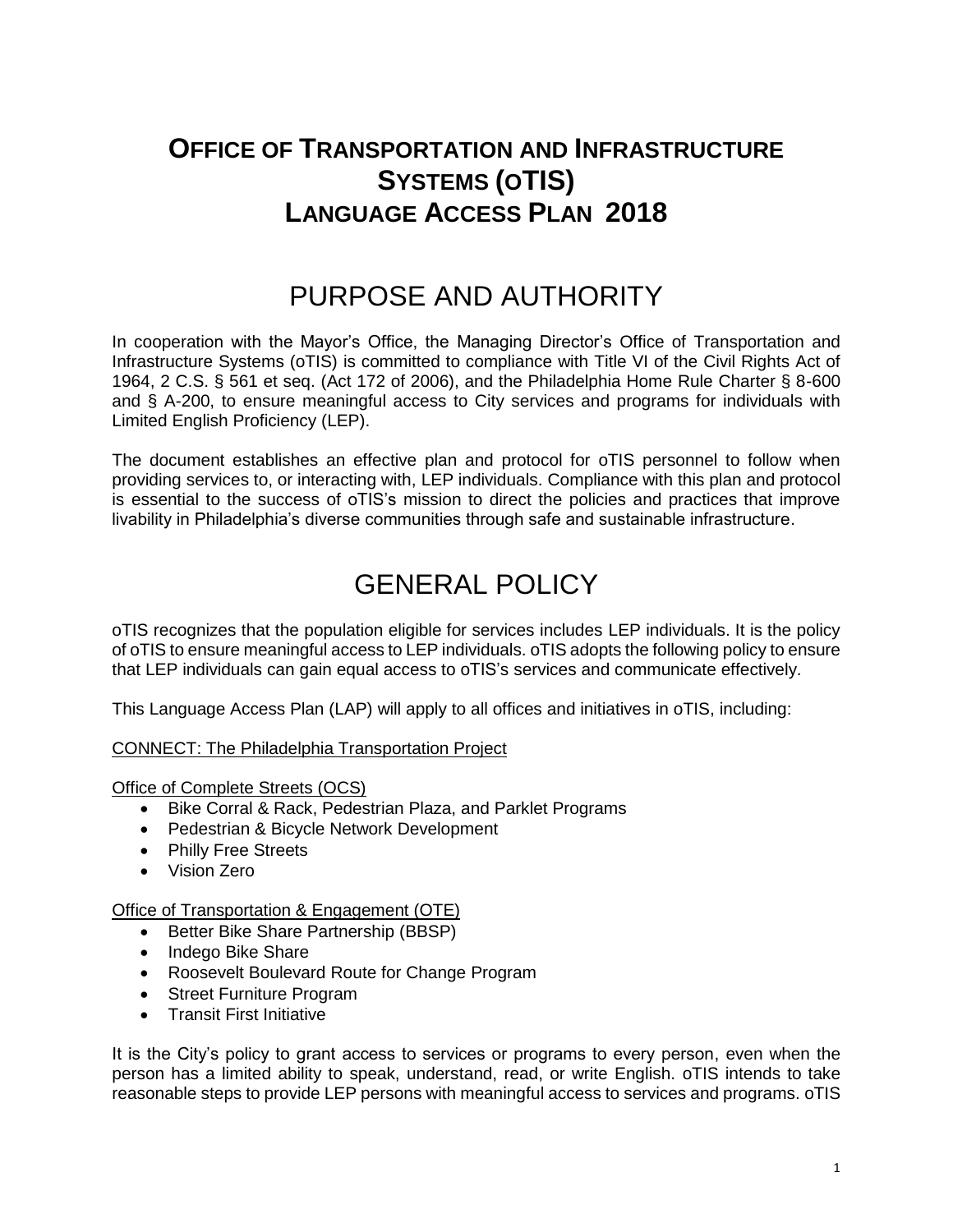seeks to reduce barriers by increasing its capacity to deliver services and benefits to people in their primary language.

oTIS, rather than the LEP customer, bears the responsibility to:

- 1. Provide language-appropriate services;
- 2. Identify and record language needs at the initial point of contact;
- 3. Discourage the use of informal interpreters such as family, friends of the person seeking services, or other customers;
- 4. Prohibit minor children from acting as interpreters; and
- 5. Provide an interpreter to an LEP customer to receive services.

The preferred method of serving LEP persons is by:

- 1. Using competent bilingual staff able to provide services directly to the customer in his/her primary language without the need for an interpreter.
- 2. Providing available, trained, and competent bilingual staff for in-person or telephone interpreting to support other staff.
- 3. Seeking assistance from professional in-person or telephonic interpreters when staff cannot meet language needs.
- 4. Recognizing that certain circumstances may require specialized interpretation and translation services even when staff with bilingual abilities are available (for example, situations concerning the Health Insurance Portability and Accountability Act, confidentiality, or anything that may have a legal implication). Staff must be authorized to provide language services to communicate effectively even when such assistance is not requested by the LEP person.

## LANGUAGE ACCESS COORDINATOR

oTIS has appointed a Language Access Coordinator (LAC) to implement and monitor its language access services. The representative serves as the liaison between oTIS and the Office of Immigrant Affairs (OIA) to communicate with LEP communities through established organizations.

Language Access Coordinator

Christopher M. Puchalsky, Ph.D. Director of Policy and Special Initiatives Office of Transportation & Infrastructure Systems 1401 JFK Boulevard, Suite 1430 Philadelphia, PA 19102 T: 215-686-9001 E: christopher.puchalsky@phila.gov

Alternate Language Access Coordinator: To be determined.

Deputy Managing Director: Michael A. Carroll, P.E.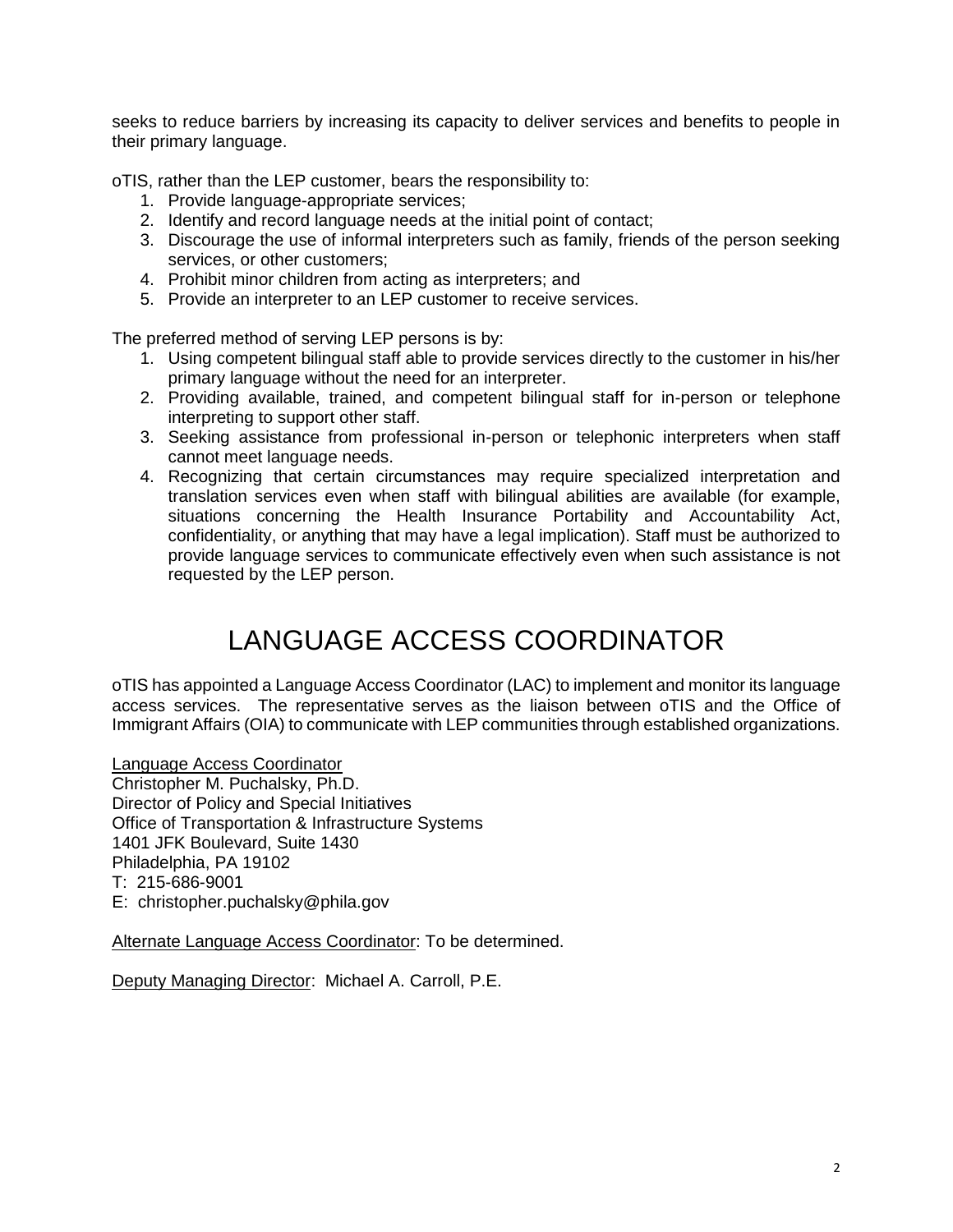# DIRECT CONTACT WITH LEP INDIVIDUALS

oTIS has two (2) points of contact with the public:

- 1. Community Meetings/Hearings. It is anticipated that LEP individuals will participate in some oTIS outreach meetings. In these instances, if there is no bilingual staff available to interpret, staff will use telephonic interpretation via GLOBO.
- 2. Events. It is anticipated that LEP individuals will request information at events or large gatherings. In these instances, if there is no bilingual staff available to interpret, oTIS will rely on translated material or telephonic interpretation via GLOBO.

### LANGUAGE ACCESS SERVICES AND PROTOCOLS

### INTERPRETATION

In situations when an individual approaches an employee and appears to be asking for help, but has difficulty communicating what he or she needs, it is oTIS's responsibility to ensure that the inability to communicate in English does not deprive the public of rights and privileges. Therefore, oTIS will provide an interpreter, at no cost to the resident, for LEP persons:

- 1. When a request for an interpreter is made either orally, in writing, or by pointing to a language card, the employee shall determine whether bi-lingual staff who speak the language being requested is available.
- 2. When bilingual staff is not available, the employee shall contact a telephone interpreter service to provide interpreter services. The processes to do so is outlined below:

#### **Telephonic Interpretation**

oTIS can get an over-the-phone interpreter by calling the following vendor, GLOBO. This service is available 24/7.

To reach an interpreter, employees can follow the instructions below:

- 1. Call XXX-XXX-XXXX
- 2. Enter PIN
- 3. Tell the operator the language needed
- 4. An interpreter will then be transferred into the call

When an LEP person requests in-person interpretation for a *future* meeting, telephonic or inperson interpretation may be used. The process for requesting an in-person interpretation is below:

#### **In-Person Interpretation**

Staff can request an in-person interpreter to be contacted from the following vendor: Nationalities Service Center. This service is available 24/7, but please give more than 48 hours of notice whenever possible. In an emergency, use a telephonic interpreter.

**Note**: Before staff can submit a request for in-person interpretation to OIA, approval from oTIS LAC is needed.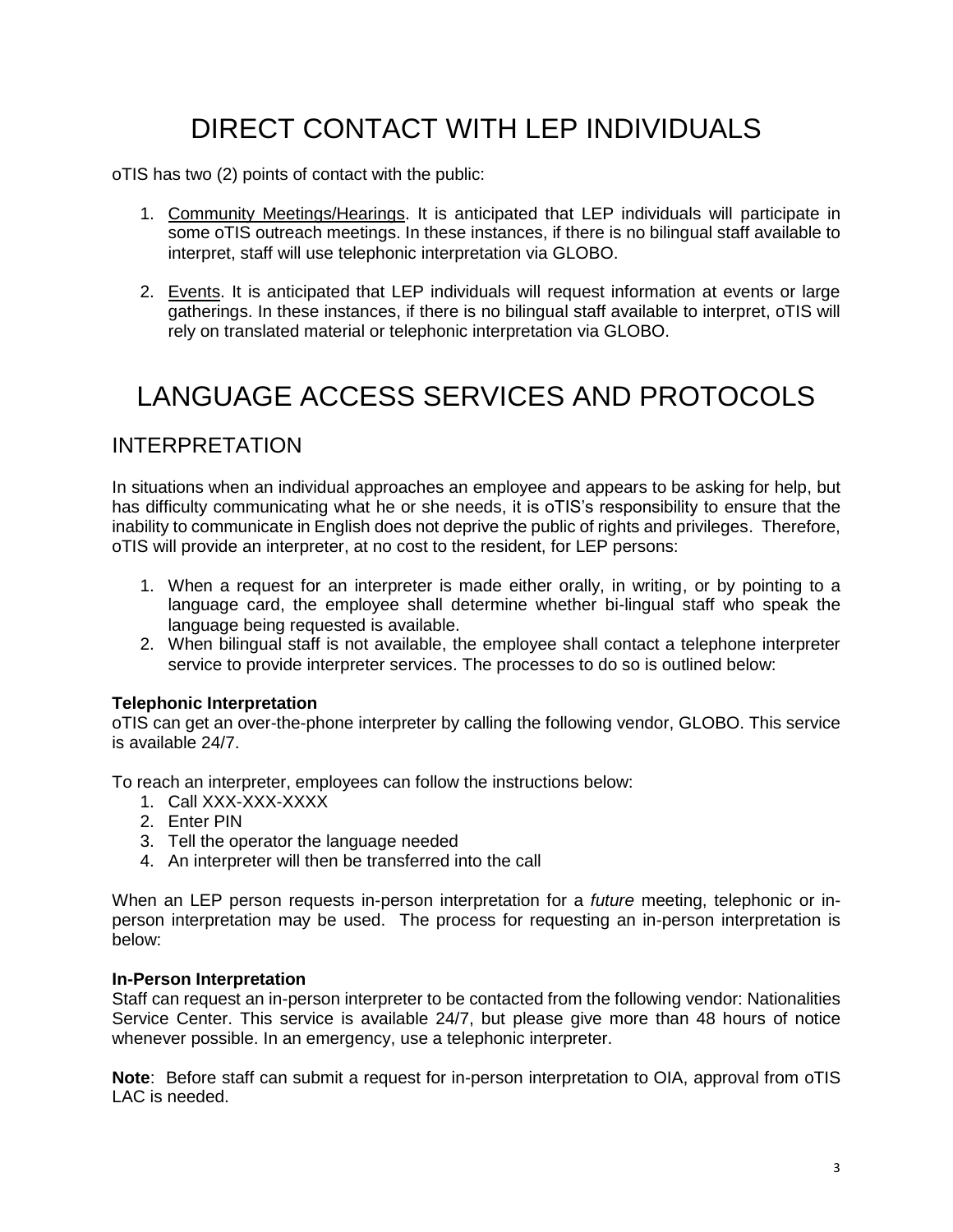For OIA to submit a request on behalf of oTIS, the following steps will be taken:

- 1. Visit [www.nscphila.org/language-access-services/request-services;](http://www.nscphila.org/language-access-services/request-services)
- 2. Fill out service request form and be sure to select interpretation; and
- 3. Enter any interpretation appointment information available.

An email confirmation will be sent once an interpreter has been confirmed.

#### **Cancellation of In-Person Interpreter**

If an in-person interpreter is no longer needed, call Nationalities Service Center to cancel the request at least one (1) full business day in advance of the scheduled time (if possible).

#### **Future Plans**

• Increase in-person interpretation services. oTIS can offer in-person interpretation for scheduled meetings and events as needed through Nationalities Service Center when given enough notice.

### **TRANSLATION**

To ensure that the inability to communicate in English does not deprive the public of rights and privileges, oTIS will provide translations, at no cost, for LEP individuals. This includes translations of vital documents, signage, and portions of our website.

#### **Vital Documents**

oTIS has developed a list of the documents that are vital to the access of LEP persons. This list will be updated as needed.

Vital documents to be translated include:

- Fact Sheet about the Vision Zero Action Plan
- Fact Sheet for the forthcoming Connect: The Philadelphia Transportation Project

Documents already available in other languages include:

- Key Indego Membership Information
- Key PhillyFreeStreets outreach materials

#### **Future Plans**

• After collecting data to determine our department's language needs, oTIS will reevaluate the forms and languages represented above.

Procedure for submitting a document for translation:

- 1. Email the editable document to oTIS LAC. Please include the LAC on all emails for follow up purposes.
- 2. The LAC will submit the translation request to the OIA.
- 3. The OIA will submit translation to vendor to obtain a quote.
- 4. The OIA will email the LAC with a quote for approval.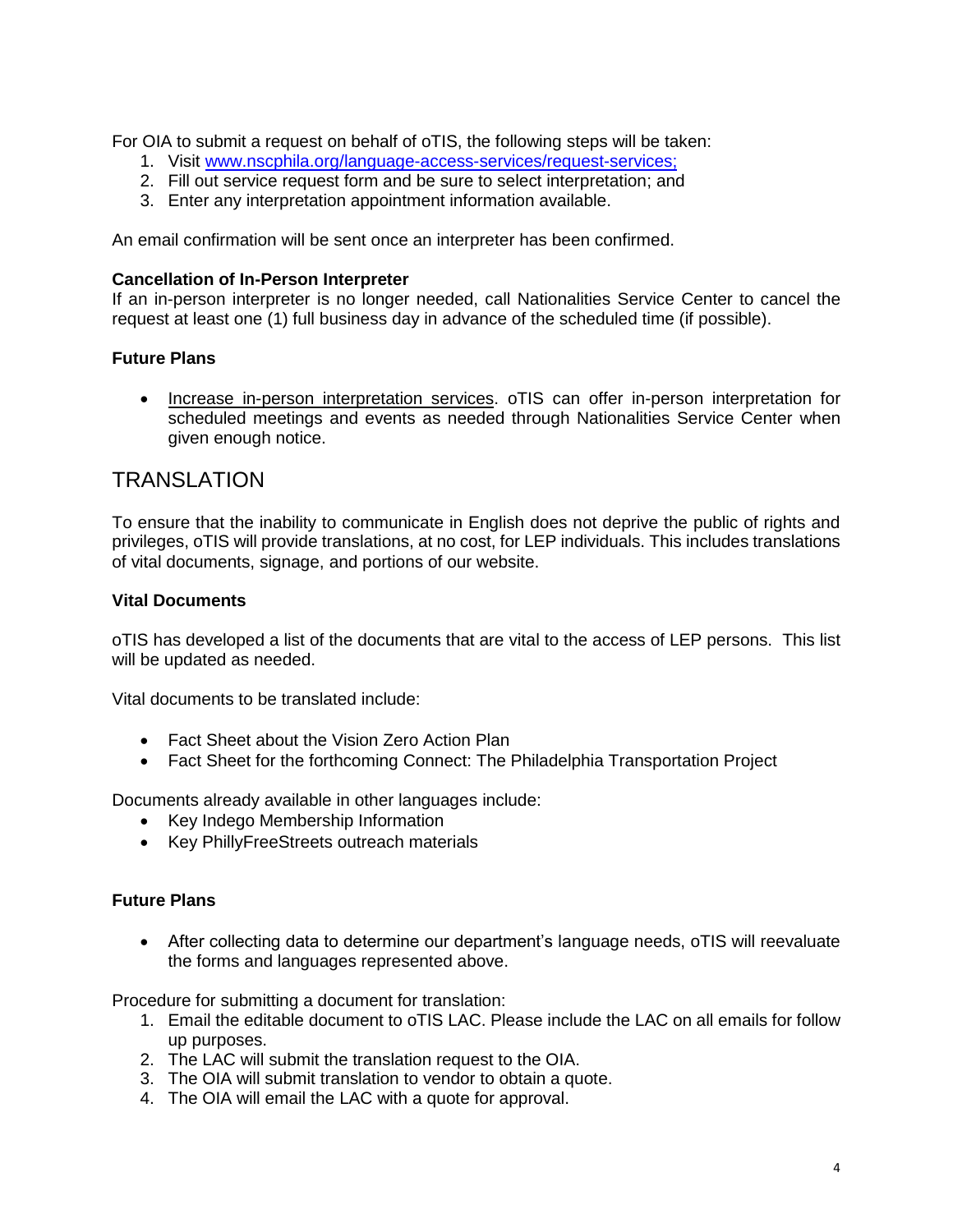- 5. The quote must be authorized by the LAC.
- 6. The quote is then signed by the LAC and emailed back to OIA.
- 7. OIA will email the LAC the translated documents.

**Note**: Before submitting a document for translation, staff will review documents and ensure the following:

- 1. The content has not been translated already in another document.
- 2. The document and translation procedure have been approved by your supervisor.
- 3. The document is in a format that can be edited (e.g. MS Word, Publisher, InDesign, etc.).
- 4. Terms that you do not want translated are highlighted, i.e. the name of your unit, program, or street.
- 5. The document is written so it can be understood by readers with lower literacy skills.
- 6. If the translation is a continuation of a series or collection of documents, staff may request the same vendor to keep the translation consistent.

#### **Websites**

oTIS will post translated materials online as needed.

- oTIS: [www.phila.gov/otis](http://phillyotis.com/)
- Indego Bike Share: https://www.rideindego.com/

#### **Future Plans**

• Increase Translation of Materials: oTIS will continue to edit necessary public materials for plain language and to translate important agency documents and materials.

#### BILINGUAL STAFF

Below is a list of oTIS staff who are linguistically, culturally, and technically able to deliver services in a language other than English and/or to serve as interpreters.

•

#### **Future Plans**

• oTIS will determine future plans after collecting data to illustrate the demand and need of language interpretation and translation.

### TRAINING STAFF ON POLICY, PLAN, AND PROTOCOLS

The oTIS Language Access Plan will be posted online and be made available to all oTIS staff members.

All oTIS staff providing technical assistance, training, or receiving in-bound calls will receive annual LEP training, or training upon employment, and then annually thereafter.

LEP training will include information on the following topics:

- Legal obligation to provide language assistance;
- LEP plan and protocols;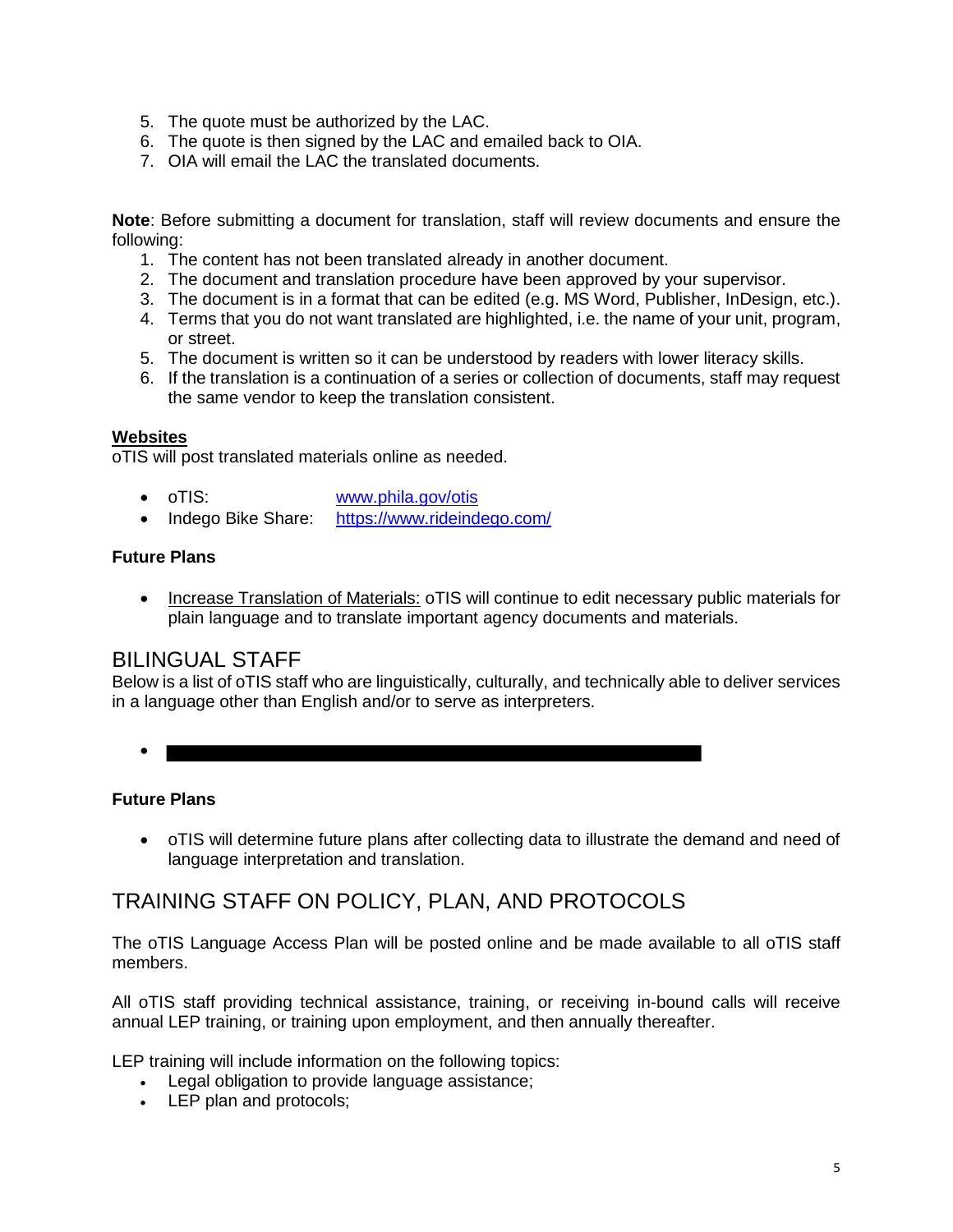- Identifying and responding appropriately to LEP individuals;
- Documenting LEP individual's language preference;
- Obtaining interpreters (in-person and telephonic);
- Using and working with interpreters (in-person and telephonic);
- Translating procedures;
- Documenting language requests; and
- Using, or when not to use, bilingual staff as in-house interpreters.

oTIS will circulate the oTIS Language Access Plan to all staff within 30 days after adoption.

To establish meaningful access to information and services for LEP individuals, staff who regularly interact with the public, and those who will serve as in-house interpreters, will receive training about oTIS's Language Access Plan. Training will ensure that staff members are able to work effectively in person and/or by telephone with LEP individuals. Management staff will be included in this training, even if they do not interact regularly with LEP individuals, to ensure that they fully understand the policy, plan, and protocols so they can reinforce their importance and ensure implementation.

Orientation. New staff training will be provided about the oTIS Language Access Plan and how to effectively communicate with LEP residents.

#### **Future Plans**

• Further standardize language access resources and tools. oTIS will update and standardize language access tools and resources, and ensure that all public-facing programs have appropriate language access signage and materials. As applicable, oTIS will update its list of staff who speak languages other than English and who are willing to help review translated materials and/or assist with interpretation in emergencies.

### ADMINISTRATIVE HEARINGS

This section does not apply to oTIS at this time.

## NOTICE OF THE RIGHT TO LANGUAGE ACCESS

Direct Services. oTIS does not provide direct services.

Notices and Flyers. Key Notices and flyers will include information about the availability of language services, and, when necessary, instructions about how to request language assistance at a public meeting.

Taglines. When needed, taglines will be included in, or attached to, a document. Taglines in languages other than English can be used on documents written in English that describe where individuals with LEP can obtain translation of the document or an interpreter to read or explain the document. oTIS will contact the OIA for support in creating taglines.

Public-Facing Interaction. In all areas of public contact and on our website, oTIS will post and maintain clear and readable signs in the languages most prevalent in the City notifying LEP individuals that free translation and interpretation services are available to them.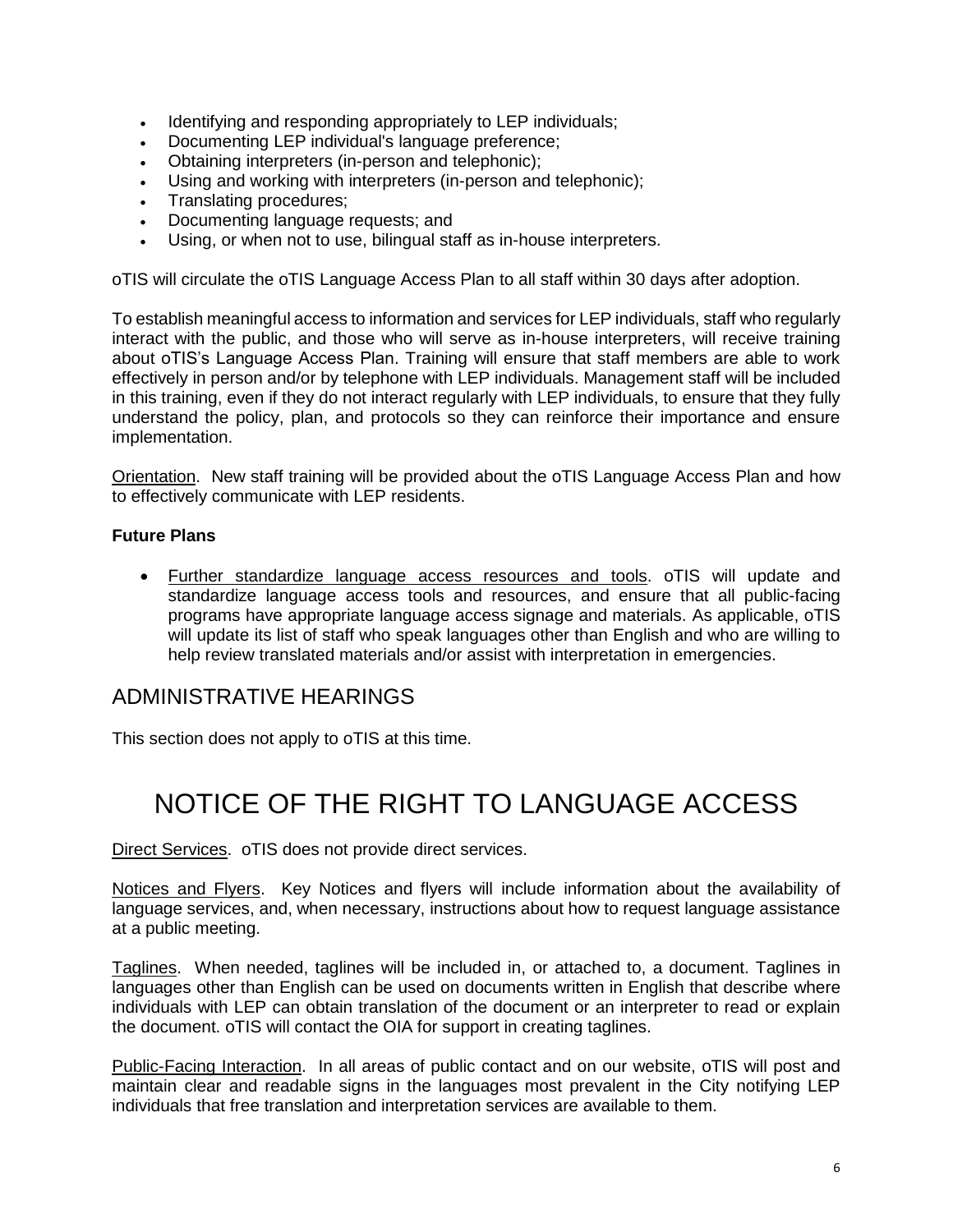# DATA COLLECTION AND ANNUAL REPORT

The following information will be required to be monitored and collected by the LAC and will be aggregated via annual reports by oTIS:

- 1. Number of LEP encounters (by Language), American Sign Language encounters, when they occurred, and total time of interaction;
- 2. Type of language services provided to LEP customers;
- 3. Number of documents translated; and
- 4. Language services expenditures.

Additionally, the LAC is required to report annually on the following:

- 1. Number of bilingual staff, and
- 2. Number of staff trained in Language Access.

oTIS will conduct an annual evaluation of its Language Access Plan to determine its overall effectiveness, review the progress of department goals, and identify new goals or strategies for serving LEP residents. The LAC will lead the evaluation with the assistance of the OIA. The evaluation will include the following:

- 1. Assessment of the use of telephonic interpretation, in-person interpretation, and translation services.
- 2. Assessment of data collected about the LEP customer's primary language.
- 3. Assessment of the number and types of language requests during the past year.
- 4. Assessment of whether staff members understand the Language Access Plan, how to carry it out, and whether language assistance resources and arrangements for those resources are up-to-date and accessible.
- 5. Assessment of complaint information; and
- 6. Assessment of soliciting feedback from LEP individuals and community groups.

oTIS staff will record each person's language of choice in electronic format to ensure that the information can be used by staff and tracked by the LAC. If the individual is LEP, the person's language of choice will be noted for future visits.

The oTIS LAC will track the number of individuals who are assisted or unable to be assisted by the person's language of choice. This information will be considered as part of the annual Language Access Plan report.

Evaluation results and recommended changes will be shared by the oTIS LAC and incorporated into the **annual report, which is required to be filed under Philadelphia Home Rule Charter § 8-600**. The LAC will also keep records of any language access services provided and will make this information available during the annual review process. To update the Language Access Plan, oTIS may use some of the following tools to conduct further assessment:

- 1. Request comments and feedback from visitors who have received language services, and
- 2. Establish a tracking system to collect primary-language data for individuals who participate in programs and activities.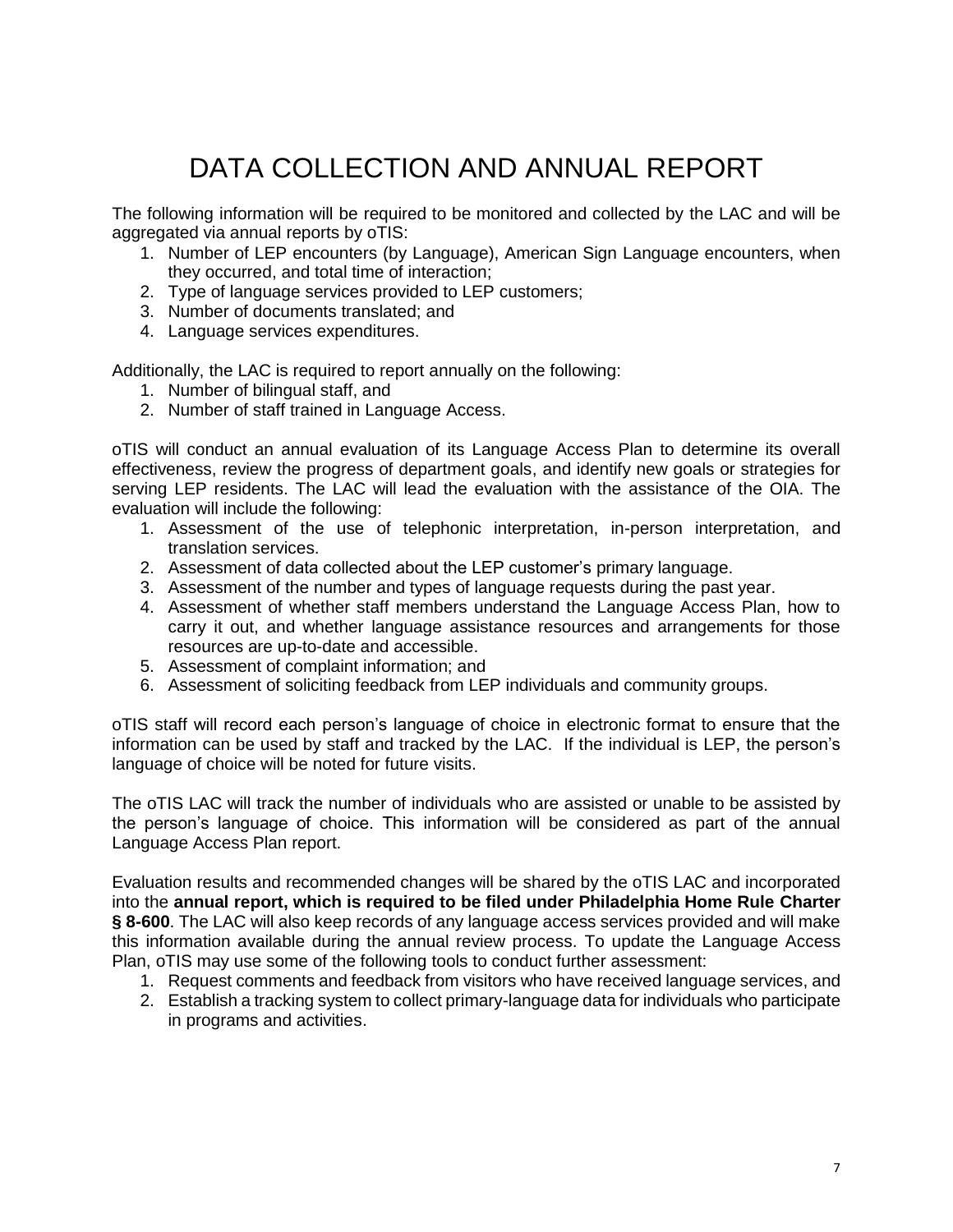# LANGUAGE ACCESS COMPLAINT PROCEDURE

A formal Language Access grievance can be filed with the OIA if it is believed that a person has been wrongly denied the benefits of this Language Access Plan. A complaint must be filed within six (6) months of the alleged denial. To file a formal complaint, a *Language Access Grievance Form* is to be submitted in person, by mail, or e-mail to:

Office of Immigrant Affairs (OIA) Orlando Almonte Language Access Program Manager Municipal Services Building 1401 JFK Blvd., 14th Floor, Suite 1430 Philadelphia, PA 19102 E-Mail: [orlando.almonte@phila.gov](mailto:orlando.almonte@phila.gov)

Additionally, any person, regardless of immigration status, may submit a formal legal complaint through the Philadelphia Commission on Human Relations. To do so, please complete a *Public Accommodations Discrimination Intake Form* and submit in person or by mail to:

Philadelphia Commission on Human Relations The Curtis Center 601 Walnut Street, Suite 300 South Philadelphia, PA 19106

To access the form and for more information, please visit [www.phila.gov/humanrelations.](http://www.phila.gov/humanrelations)

## TIMELINE FOR IMPLEMENTATION

In this section, please list what the timeline will be to implement the Language Access Plan. The timeline should list when strategy/objectives/services will be completed and who will be the person within the department responsible for its implementation. It is anticipated that the Language Access Plan will be adopted in April 2018.

Major milestones in our plan will include:

- 1. Implement plan,
- 2. Collect first year data,
- 3. Train staff,
- 4. Set up systems to collect data, and
- 5. Translate public documents.

Timeline: To be completed in 2018

- 1. Begin implementation of the oTIS Language Access Plan;
- 2. Set up data collection system;
- 3. Explore training opportunities for staff;
- 4. Translate key public documents;
- 5. Adjust and update this plan as needed; and
- 6. Complete the Annual Report.